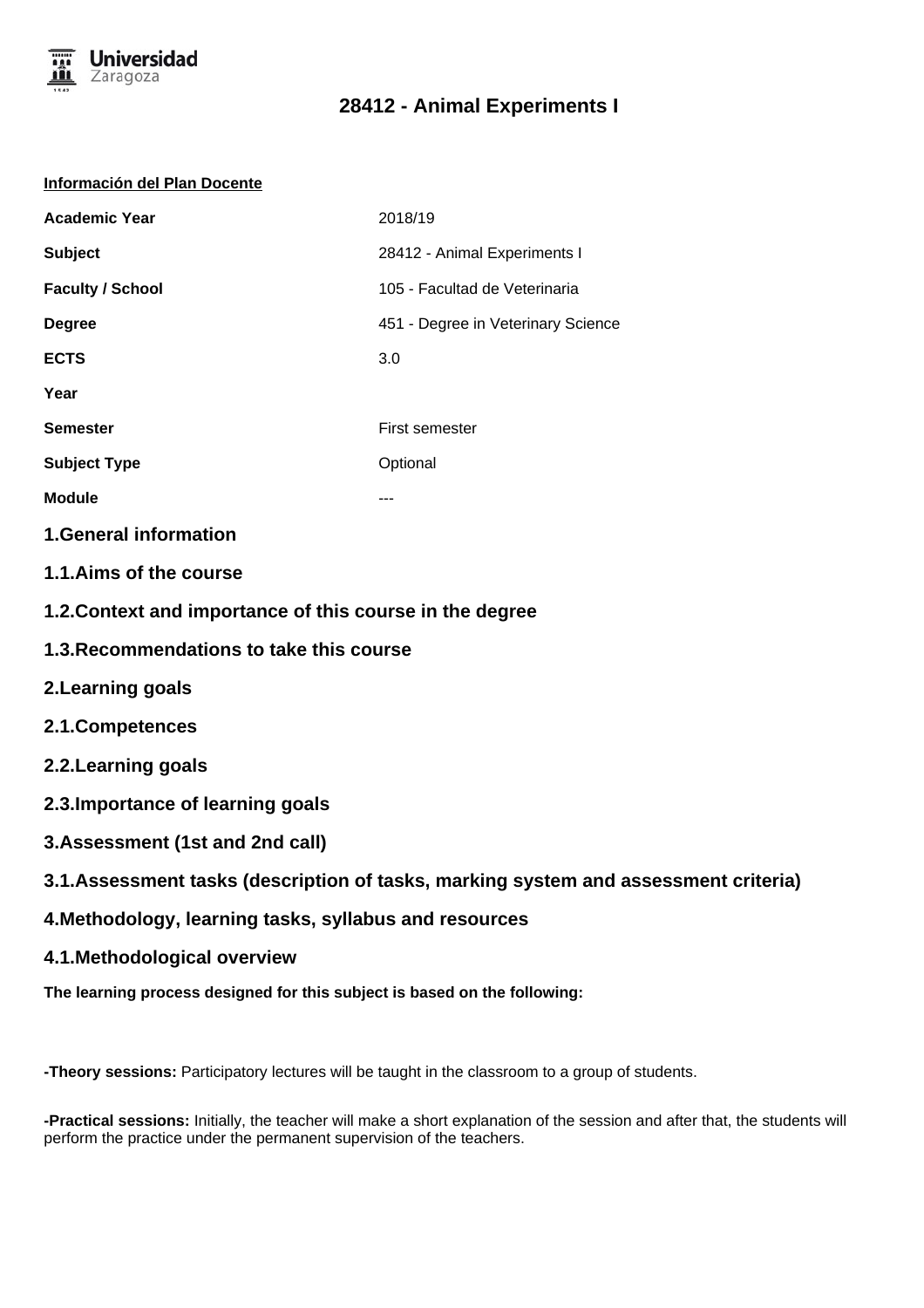

## **4.2.Learning tasks**

- **Theory sessions:** Theory sessions (24 hours) will be taught in the schedule established by the Faculty.

- **Practical sessions:** Practical sessions (6 hours) will be taught in the Laboratory of Physiology or in the Computer room, distributed in 3 sessions of 2 hours. The dates of the practicals will be announced in advance, so that the students choose for the date that best suits them.

## **4.3.Syllabus**

The program offered to help the student achieve the expected results includes the following activities:

## **PROGRAM OF THEORY SESSIONS**

Theory sessions are divided into 5 thematic blocks, with the timing and assignment of hours described below.

## **I. ETHICS AND LEGISLATION** (2 h)

- **Theme 1.** Ethical principles of animal experimentation. The principle of the Three R's. Ethics committees of animal experimentation. Objective and functions.

- **Theme 2.** Legislation on animal experimentation. European, national and regional legislation.

#### **II. ALTERNATIVES TO USE OF ANIMALS** (2 h)

- **Theme 3.** Overview of alternative methods in animal studies. Experimentation "in vitro".

#### **III. BIOLOGY, HUSBANDRY AND MAINTENANCE OF LABORATORY ANIMALS** (15 h)

- **Theme 4.** Comparative anatomy and physiology of the laboratory animals.

- **Theme 5.** Breeding and reproduction of laboratory animals.

- **Theme 6.** Behaviour and welfare of laboratory animals. Stress and recognition of signs of stress and suffering. Environmental enrichment.

- **Theme 7.** Facilities and environment. Types of facilities for laboratory animals.

- **Theme 8.** Factors affecting animal experiments: genetic standardization.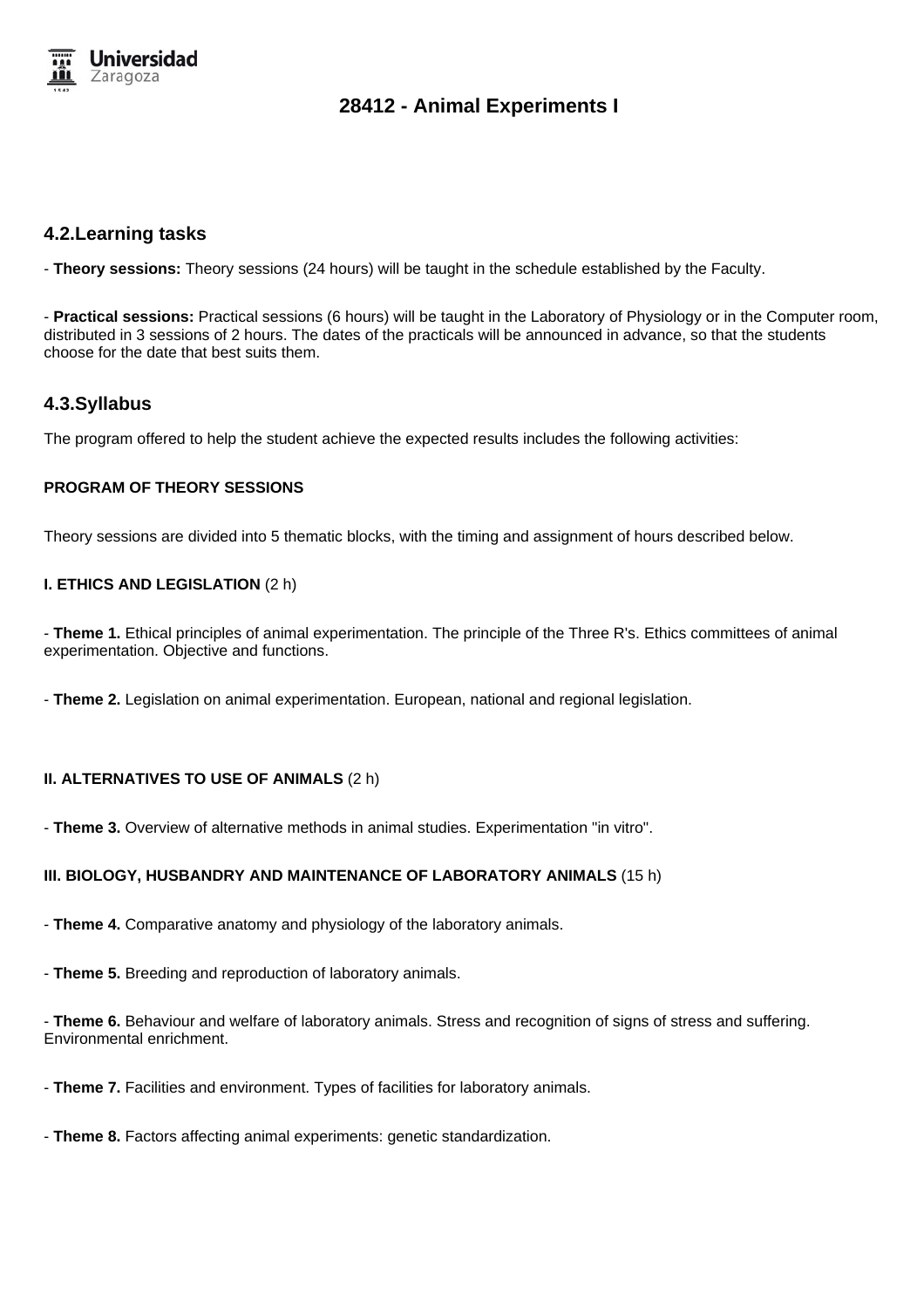

-**Theme 9.** Factors affecting animal experiments: microbiological standardization. Types of barrier and protected areas.

- **Theme 10.** Nutrition and feeding regimes. Types of diets.

#### **IV. LABORATORY ANIMAL HEALTH** (2 h)

- **Theme 11.** Health status and diseases prevention.

- **Theme 12.** Practical aspects of monitoring health and disease.

#### **V. OCCUPATIONAL HEALTH AND BIOSAFETY AT WORK WITH EXPERIMENTAL ANIMALS** (3 h)

- **Theme 13.** Health and safety of staff.
- **Theme 14.** Cleaning and disinfection of facilities.
- **Theme 15.** Proper waste and animal carcasses disposal procedures.

#### **PROGRAM OF PRACTICAL SESSIONS**

The program consists of 6 hours of practical activities, divided into 3 sessions of 2 hours. Practices involving the use of animals have been subjected to prior evaluation by the Advisory Ethics Committee for Animal Experimentation of the University of Zaragoza (License number PD03/15).

**- Practice 1.** Basic techniques of handling and restraining rodents: rat and mouse. Identification and sexing.

- **Practice 2.** Basic techniques of handling and restraining of lagomorphs used for animal experimentation: rabbit. Recognition of the main anatomical structures of small laboratory animals.

- **Practice 3.** Discussion of animal experimentation from a social perspective.

## **4.4.Course planning and calendar**

Conducted lectures dates will be available on the website of the Faculty of Veterinary Medicine (link http://veterinaria.unizar.es/). This link will be updated at the beginning of each academic year.

Conducted practicals dates will be announced in advance, so that the students choose the best date that suits them. The approximate dates of the practices will be as follows: